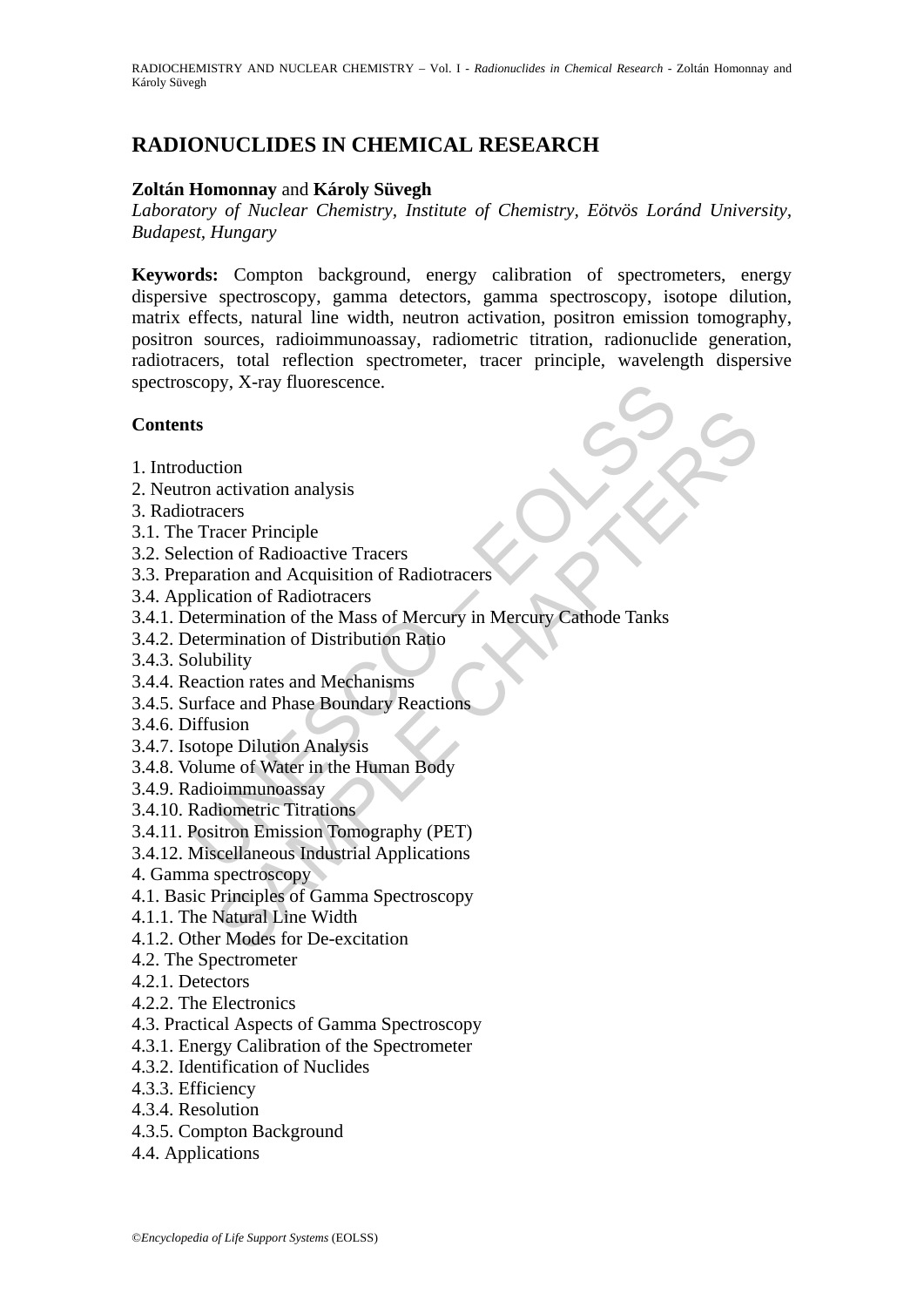5. X-ray fluorescence analysis 5.1. Principles 5.2. The Primary Source of Radiation 5.3. Spectrometers 5.3.1. Wavelength-dispersive Spectrometers 5.3.2. Energy-dispersive Spectrometers 5.3.3. Detectors 5.4. Total Reflection Geometry 5.5. XRF in Practice 5.5.1. Calibration and Identification of X-ray Lines 5.5.2. Attenuation of X-rays 5.5.3. Matrix Effects 5.5.4. Standards 5.6. Applications 6. Conclusions Acknowledgements Glossary Bibliography Biographical Sketches

#### **Summary**

Franchiscore<br>
atandards<br>
sultantary<br>
sultantary<br>
sultantary<br>
sultantary<br>
sultantary<br>
sultantary<br>
sultantary<br>
sultantary<br>
sultantary<br>
sultantary<br>
surface and the common feature of these method<br>
ply radionuclides. The radiat The stations<br>
antions<br>
stations<br>
stations<br>
stations<br>
stations<br>
stations<br>
the collected. The common feature and industrial research and industrial<br>
are collected. The common feature of these methods is that a<br>
radionuclides In this chapter, several methods of chemical analysis, material research and industrial process controlling are collected. The common feature of these methods is that all of them apply radionuclides. The radiation these nuclides produce is the primary source of information. The cardinal information the radiation carries can be the chemical concentration of an element, the image of a human brain or the exact location of a leak on a pipeline but every method discussed below measures the intensity and/or the energy of some nuclear radiation.

## **1. Introduction**

Since the discovery of radioactivity, nuclear radiations became important tools in chemistry and material research. The use of radiations and radioactive nuclides is based on their special properties and may be categorized accordingly.

Radioisotopes certainly differ from stable isotopes in their ability to emit radiation while being chemically identical with the stable isotope(s). This allows using them as chemically inert probes, i.e. labeling of a molecule or a substance is possible without interfering with its chemical properties. This leads to the development of various tracer techniques.

If a sample to be studied is radioactive, its radioactivity allows us to identify the nuclides emitting the radiation (alpha- and gamma-spectroscopy). Gamma-spectroscopy is particularly important in Activation Analysis where radioisotopes are generated in the material under investigation by neutron irradiation (or by other means). Neutron absorption results mostly in radioactive nuclides and with this method the majority of the stable isotopes of the elements in the Periodic Table can be made radioactive and by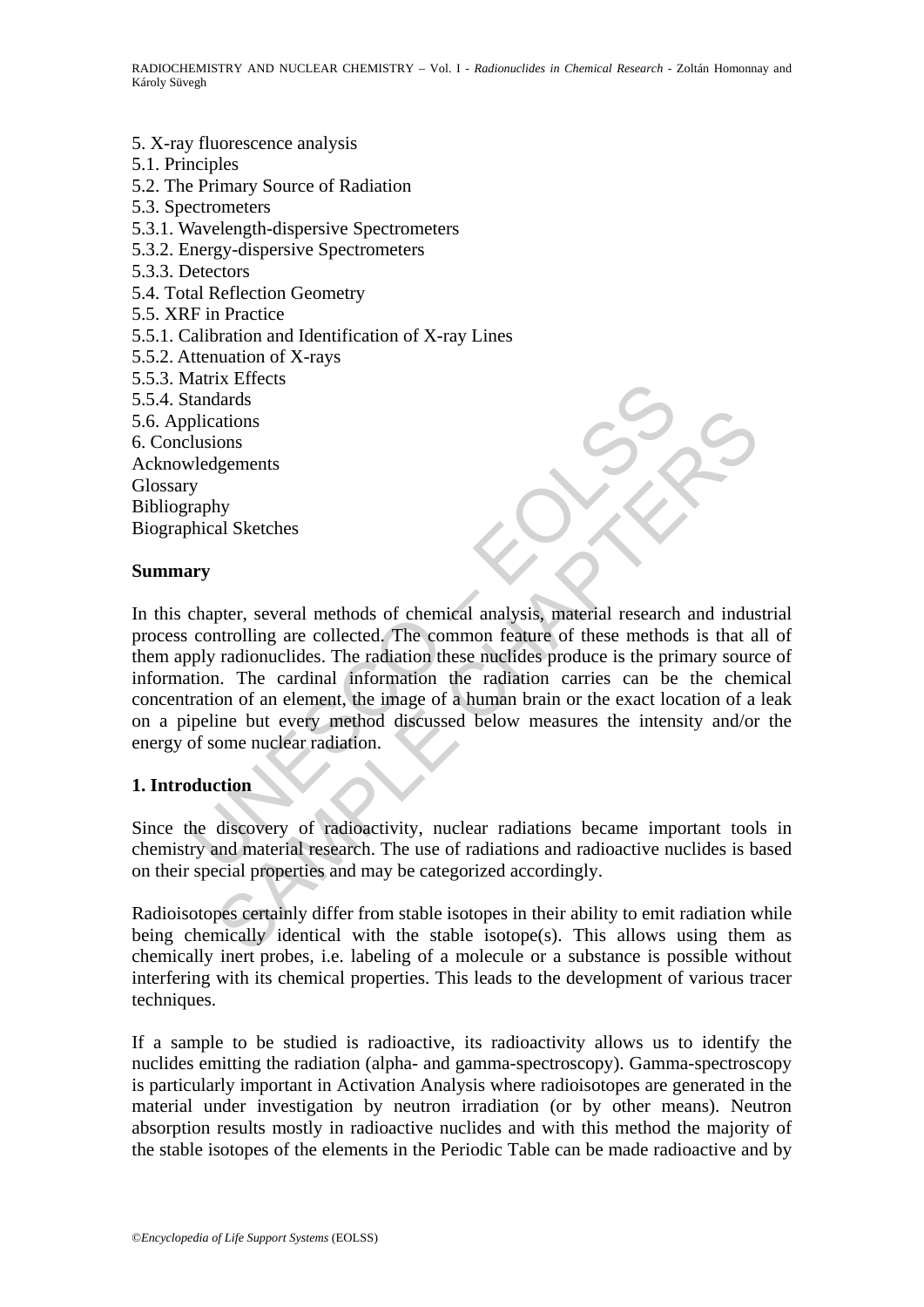measuring the resultant radiation qualitative and quantitative chemical (i.e., elemental) analysis of the sample can be carried out with high efficiency.

Sometimes the emitted radiation of a radionuclide can be used as a tool in chemical analysis. For example, beta emitting sources are frequently used in X-ray Fluorescence Analysis (XRF) for the electronic excitation of target atoms. Since the characteristic Xrays emitted by the target are not isotope specific they can be assigned to elements. (Isotope effects cannot be measured at the resolution of regular scintillation or even semiconductor based spectroscopic methods.)

Although this chapter is dedicated only to the use of radioisotopes, one should not forget that nuclide specific properties can be used in chemical research even if a particular nuclide is not radioactive.

and interior specific properties can be used in clientical resear muclide is not radioactive.<br>
And difference between isotope atoms of an element is the mass<br>
the different number of neutrons in their nuclei. This fact ca difference between isotope atoms of an element is the mass of these at<br>difference humber of neutrons in their nuclei. This fact can be utilized in N<br>try (MS) the use of which, however, goes far beyond isotopes. Sometimes<br> The trivial difference between isotope atoms of an element is the mass of these atoms due to the different number of neutrons in their nuclei. This fact can be utilized in Mass Spectrometry (MS) the use of which, however, goes far beyond isotopes. Sometimes the very existence of isotopes makes chemical analysis of molecular composition by MS even more complicated. Of course, the nuclear mass of radioisotopes can be significantly different from that of their stable counterparts (except for nuclear isomers that are pure gamma emitters), and if the decay constants are extremely low, their quantitative determination can be more effective by MS than by measuring their radiation. Typical examples are natural radioactive elements like  $^{235}$ U,  $^{238}$ U,  $^{232}$ Th as well as some transuranium elements. Another, rather exotic application of MS is when the stable isotope composition is checked. This method, making use of biological isotope effects, can reveal if a particular molecule (e.g., a natural stimulator drug) was produced artificially or in a natural process in the human body.

Finally, it should be mentioned that if the masses of two nuclei differ because of the different numbers of neutrons they contain, there are several other nuclear properties that also have to differ. Since the neutron has its own non-zero magnetic moment, the different isotope atoms of the same element will possess their characteristic nuclear moment. These nuclei can therefore be brought into resonance with an external AC electromagnetic field, and making use of the dependence of the resonance frequency on the chemical environment, this nuclear property can be very effectively used for structural research of molecular systems. Therefore it should be emphasized that Nuclear Magnetic Resonance (NMR) is also a nuclear method even if in some applications (medical) the abbreviation NMR had been reduced to MR due to some preconception about anything called "nuclear". NMR Spectroscopy has been developed from Hydrogen- (or proton-) NMR by now to a multi-elemental technique (see also: *NMR Spectroscopy*).

Returning to radioisotopes, in this chapter, we will discuss some aspects of Neutron Activation Analysis, Radiotracer techniques, gamma-spectroscopy and X-ray Fluorescence Analysis.

## **2. Neutron Activation Analysis**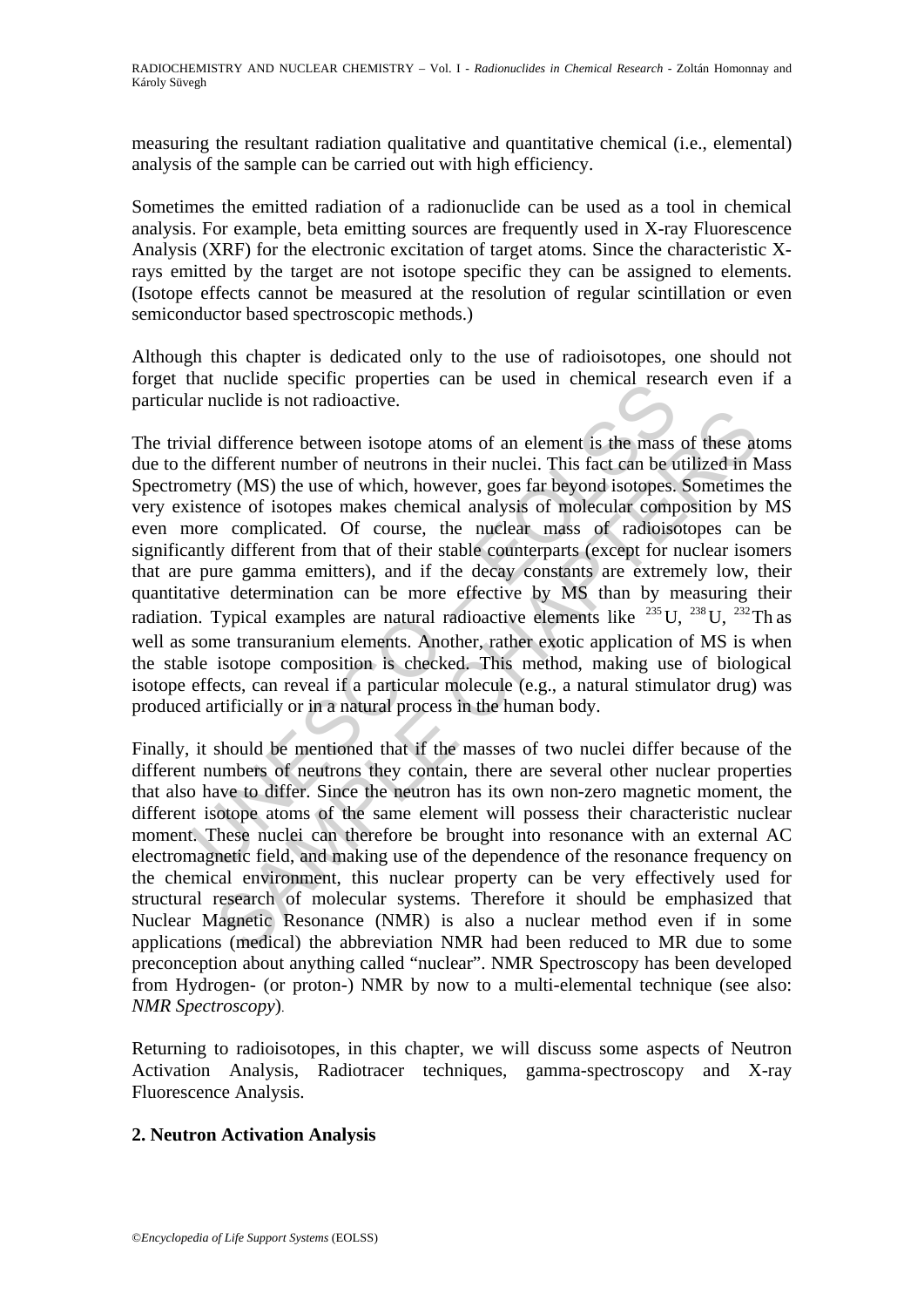There is a detailed treatise on this topic elsewhere in the EOLSS (see also: *Radioactivation Analysis and Isotopic Tracers*). Therefore here we would only like to recall the very basics and add some information on a relatively new branch of the method (Prompt Gamma Activation Analysis) that has made it more powerful.

Neutron Activation Analysis (NAA) is based on making stable nuclides in the sample radioactive, and measuring the gamma emission (if any) of the beta decaying radionuclides. Gamma rays with their energy characteristic of a particular nuclide make qualitative analysis possible while the intensity measurement contains the information on the concentration of that particular element in the sample. Due to the high penetration depth of neutrons and gamma rays, the method hardly depends on the matrix. The γ-intensity–concentration relationship can be standardized. Several well established standardization methods have been developed to gain concentrations from gamma ray intensities.

Assuming that nuclide 1 ( $X_1$ ) is activated with a rate constant  $\lambda_1$  to nuclide 2 ( $X_2$ ) which then decays with a decay constant  $\lambda$ .

$$
X_1 \xrightarrow{\lambda_1} X_2 \xrightarrow{\lambda_2} \tag{1}
$$

the following set of differential equations has to be solved:

$$
\frac{dN_2}{dt} = \lambda_1 N_1 - \lambda_2 N_2, \tag{2}
$$

The P-intensity-concentration relationship can be standardized<br>the distribution methods have been developed to gain concern and intensities.<br>Then decays with a decay constant  $\lambda_2$ :<br> $\rightarrow X_2 \xrightarrow{\lambda_2}$ ,<br>wing set of different where  $N_1$  and  $N_2$  refer to the amounts of the respective nuclides. This is the general case for a simple consecutive decay and the solution for the activity of  $X_2$  is well known:

$$
A_2 = N_2 \lambda_2 = \frac{N_{1,0} \lambda_1 \lambda_2}{\lambda_2 - \lambda_1} \left( e^{-\lambda_1 t_i} - e^{-\lambda_2 t_i} \right)
$$
 (3)

intensities.<br>
that nuclide 1 (X<sub>1</sub>) is activated with a rate constant  $\lambda_1$  to nuclide 2 (<br>
decays with a decay constant  $\lambda_2$ :<br>  $X_2 \xrightarrow{\lambda_2}$ ,<br>  $X_1 - \lambda_2 N_2$ ,<br>
and  $N_2$  refer to the amounts of the respective nuclides. For the case of neutron activation,  $\lambda_1$  can be expressed as the product of the neutron flux ( $\Phi$ ) and the neutron absorption cross section ( $\sigma$ ):  $\lambda_1 = \Phi \sigma t_i$  is the irradiation time. Since under the usual experimental conditions of NAA the consumption of the irradiated nuclide is negligible, practically  $N_1 = \text{const.} = N_{1,0}$ , the following approximation can safely be applied:

$$
\lambda_1 \ll \lambda_2
$$
\n
$$
e^{-\lambda_1 t_i} \approx 1
$$
\n(4)

so that

$$
A_2 = N_{1,0} \sigma \Phi (1 - e^{-\lambda_2 t_i}),
$$
\n(5)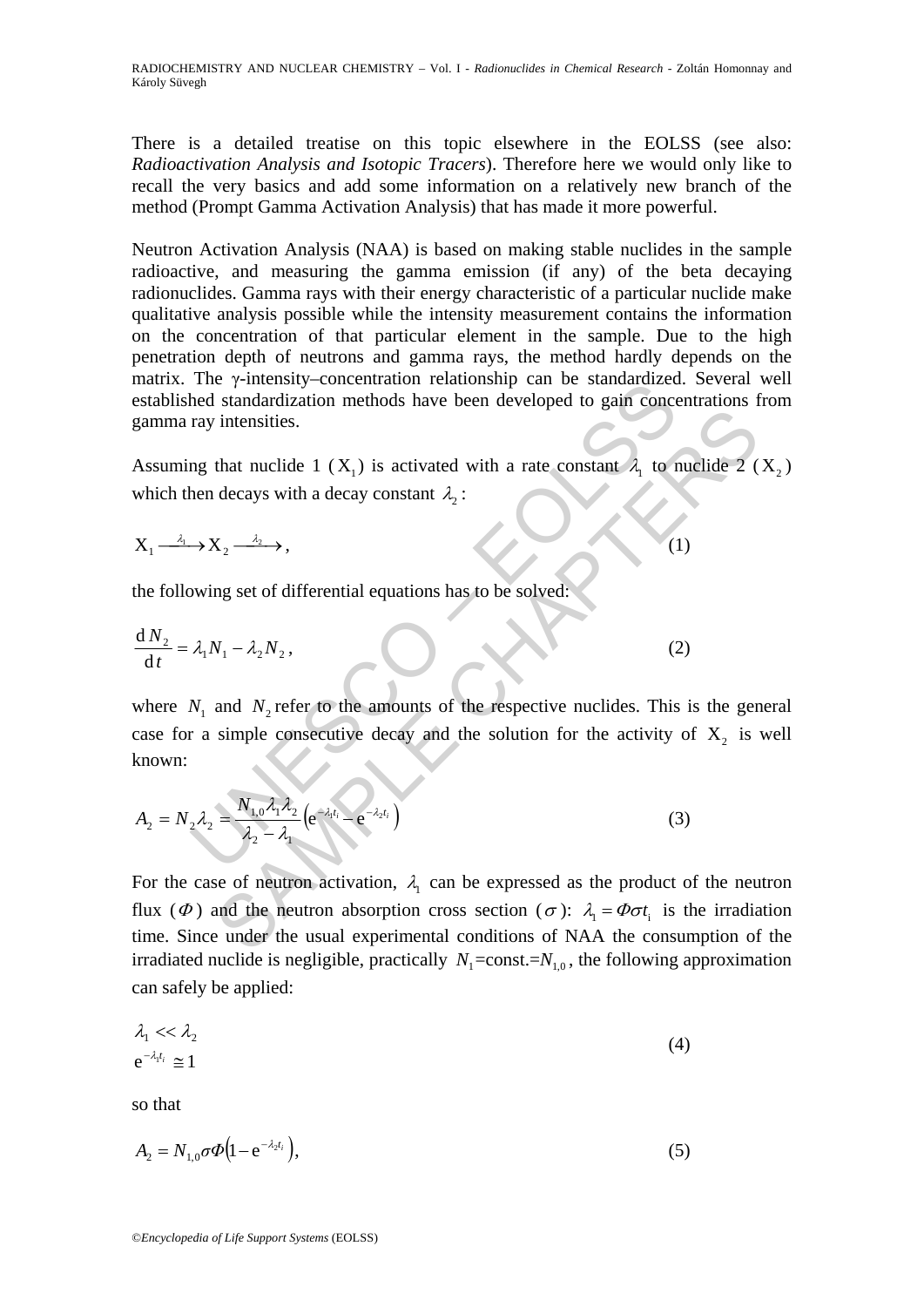where  $N_{10}$  is the concentration of the nuclide to be measured.

This formula must be completed with two further terms in regular NAA taking into account the cooling time as well as the time length of the measurement if the latter is not negligible as compared to the half-life of  $X_2$ .

Although NAA is very powerful in multiple elemental analysis, the necessity of allowing cooling time to avoid strong overlap of simultaneously decaying radionuclides naturally requires that the half-lives of the activated products should not be too low. On the other hand, light elements will certainly decay at a very high rate because neutron absorption causes a huge change in the neutron to proton ratio of the nucleus resulting in instability. Thus light elements cannot be measured by regular NAA. For long-lived radionuclides, the long measuring time (and also irradiation time!) can be problematic.

ion causes a huge change in the neutron to proton ratio of the nubility. Thus light elements cannot be measured by regular NAA.<br>Cildes, the long measuring time (and also irradiation time!) can be<br>Irawbacks can be partiall Ity. Thus light elements cannot be measured by regular NAA. For long-les, the long measuring time (and also irradiation time!) can be problemat whacks can be partially avoided by detecting the prompt gamma phot measuring These drawbacks can be partially avoided by detecting the prompt gamma photons emitted by the newly formed excited nucleus right after the neutron absorption process, instead of measuring the radioactivity of the resultant activated product (i.e. gamma quanta after the beta decay). This branch of activation analysis is called Prompt Gamma neutron Activation Analysis (PGAA). The absorption of a thermal neutron can produce nuclear states with energies of up to about 11 MeV, which usually decay through a cascade of gamma rays. This makes the gamma spectrum very complex, therefore there is a demand for high resolution detectors and fast electronics which are readily available today.

Note that in PGAA the formulas used in regular NAA which take into account time evolution of the activity of the daughter nuclide  $X_2$  can safely be discarded (even the simple formula (5)) because the intensity of the prompt gamma radiation is simply proportional to the concentration of the nuclide  $X<sub>1</sub>$  (as well as to the neutron flux and the neutron absorption cross section). Sometimes special beam interruption technique is used to measure daughter nuclides with very short half-lives. In this case, which is some kind of an intermediate situation between regular NAA and PGAA, the NAA formalism must be used.

In addition to light elements which do not produce radioactive isotopes of long enough half-life by (n,γ) reaction, PGAA complements NAA with a number of heavier elements with high cross sections whose normal decay products may be difficult to measure in the presence of high activities induced in certain matrices. The light elements investigated most are H, B, C, N, Si, P, S, and Cl, and the heavier elements are Cd, Sm, and Gd.

The source of neutrons for PGAA is almost exclusively a beam of neutrons extracted from a nuclear reactor into an external irradiation position. This offers an opportunity to increase sensitivity by cooling the neutrons (with liquid nitrogen or even liquid helium) to increase the neutron absorption cross sections. Detection limit for certain elements may be reduced by two orders of magnitude with this method.

Table 1 lists detection limits for various elements achieved by cold neutron PGAA in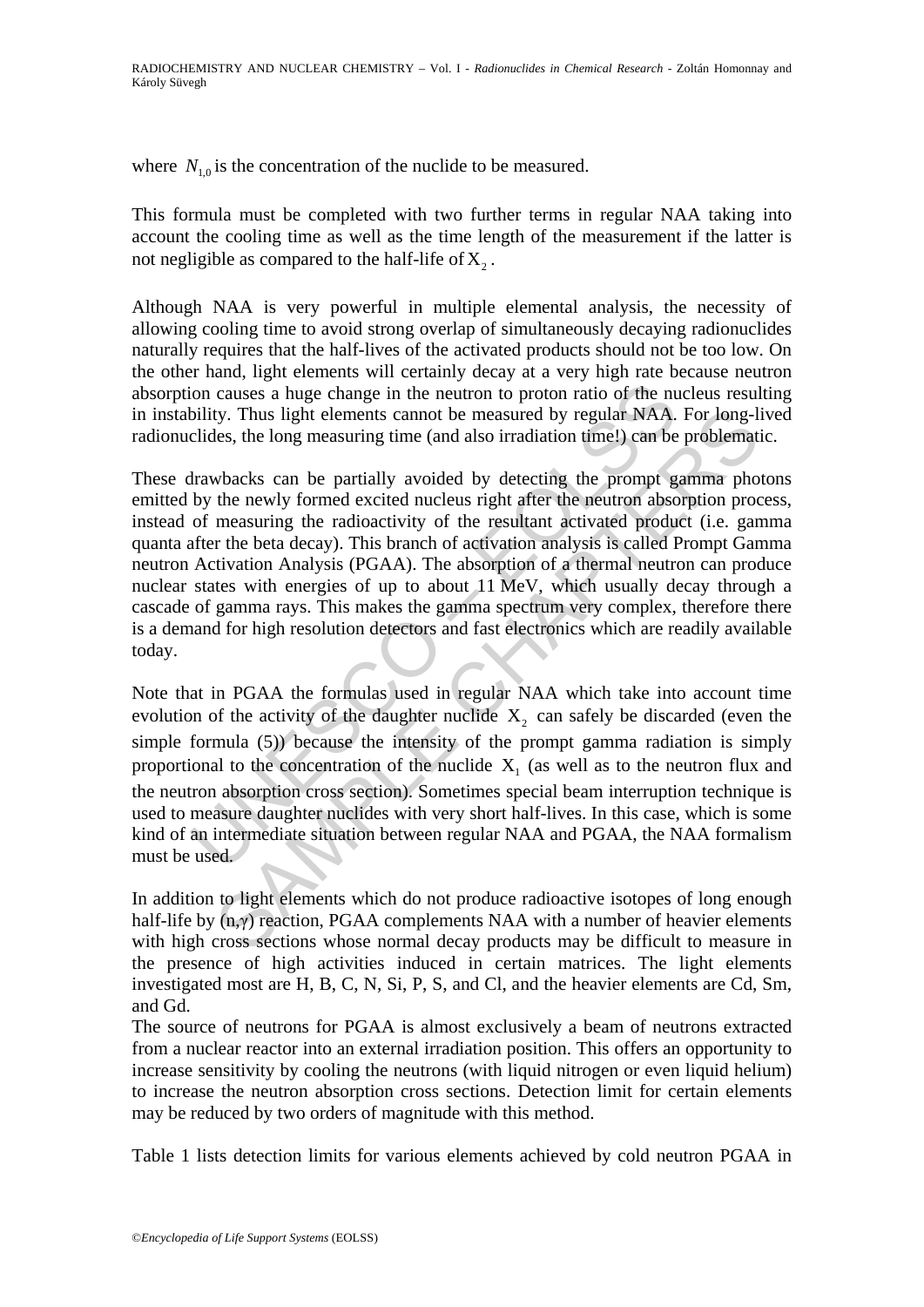#### the Budapest Neutron Center.

| Element                                                                                                                                              | $DL$ ( $\mu$ g) | Elem<br>ent               | DL<br>$(\mu g)$ | Element | DL.<br>$(\mu g)$ | Element   | DL.<br>$(\mu g)$ |
|------------------------------------------------------------------------------------------------------------------------------------------------------|-----------------|---------------------------|-----------------|---------|------------------|-----------|------------------|
| H                                                                                                                                                    | 0.3             | <b>Ti</b>                 | $\mathbf{1}$    | Mo      | 5                | Gd        | 0.002            |
| Li                                                                                                                                                   | 20              | $\ensuremath{\mathsf{V}}$ | $\mathbf{1}$    | Ru      | 6                | Tb        | 30               |
| Be                                                                                                                                                   | 160             | Cr                        | $\overline{4}$  | Rh      | 0.5              | Dy        | 0.1              |
| $\, {\bf B}$                                                                                                                                         | 0.001           | Mn                        | 0.4             | Pd      | $\mathfrak{Z}$   | Ho        | 1.2              |
| $\mathcal{C}$                                                                                                                                        | 460             | Fe                        | 9               | Ag      | 1.4              | Er        | 0.3              |
| $\mathbf N$                                                                                                                                          | 60              | Co                        | 0.9             | Cd      | 0.006            | Tm        | $\overline{2}$   |
| $\overline{O}$                                                                                                                                       | 10 000          | Ni                        | $\overline{4}$  | In      | 0.3              | Yb        | $\overline{2}$   |
| ${\bf F}$                                                                                                                                            | 200             | Cu                        | $\overline{7}$  | Sn      | 90               | Lu        | 1.3              |
| Ne                                                                                                                                                   | 80              | Zn                        | 20              | Sb      | $\sqrt{5}$       | <b>Hf</b> | 0.35             |
| Na                                                                                                                                                   | 5               | Ga                        | $\overline{4}$  | Te      | 5                | Ta        | $\overline{7}$   |
| Mg                                                                                                                                                   | 75              | Ge                        | 6               | $\bf I$ | 9                | W         | 20               |
| Al                                                                                                                                                   | 12              | As                        | $\overline{4}$  | Xe      | $\overline{2}$   | Re        | $\mathfrak s$    |
| Si                                                                                                                                                   | 24              | Se                        | 4               | Cs      | 6                | Os        | 9                |
| $\mathbf P$                                                                                                                                          | 100             | Br                        | 10              | Ba      | 50               | Ir        | $\overline{2}$   |
| S                                                                                                                                                    | 10              | Kr                        | 0.4             | La      | 20               | Pt        | 3.2              |
| Cl                                                                                                                                                   | 0.5             | <b>Rb</b>                 | 100             | Ce      | 60               | Au        | 0.2              |
| Ar                                                                                                                                                   | $8\,$           | Sr                        | $8\,$           | Pr      | 13               | Hg        | 0.08             |
| $\bf K$                                                                                                                                              | $\overline{4}$  | $\mathbf Y$               | 12              | Nd      | 0.5              | Tl        | 56               |
| Ca                                                                                                                                                   | 11              | Zr                        | 70              | Sm      | 0.003            | Pb        | 150              |
| Sc                                                                                                                                                   | 0.8             | Nb                        | 50              | Eu      | 0.01             | Bi        | 1200             |
|                                                                                                                                                      |                 |                           |                 |         |                  | Th        | 140              |
|                                                                                                                                                      |                 |                           |                 |         |                  | ${\bf U}$ | 130              |
| le 1. Maximum detection limits (DL) of elements with PGAA method for 100 0<br>measuring time in cold neutron beam. (Source: Budapest Neutron Center) |                 |                           |                 |         |                  |           |                  |

Table 1. Maximum detection limits (DL) of elements with PGAA method for 100 000 s measuring time in cold neutron beam. (Source: Budapest Neutron Center)

#### **3. Radiotracers**

The story of labeling a substance with a radioisotope began in 1913 when Hevesy and Paneth measured the extremely low solubility of lead salts by using naturally occurring <sup>210</sup>Pb as a radioactive tracer. Since then various artificially produced radionuclides became available, and this technique has been widely employed in chemical analysis. It is also an essential technique in other fields such as biochemistry, biology, health sciences, geology and environmental studies.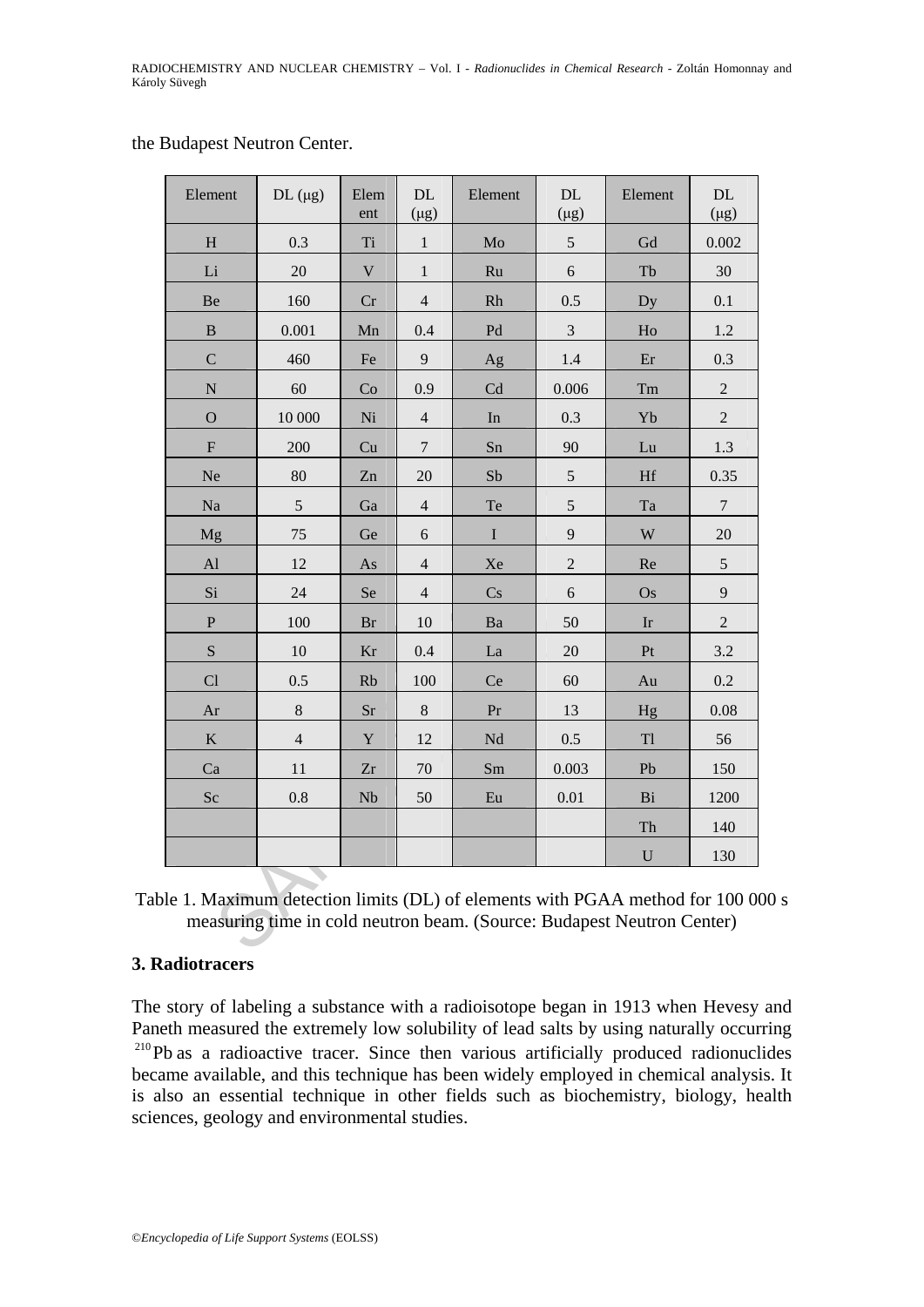# **3.1. The Tracer Principle**

As mentioned in the Introduction of this chapter, the fundamental principle of the radioactive tracers is that the chemical behavior of radioactive isotopes is identical with that of their stable isotopes in any chemical process. The very minor isotope effects may safely be ignored especially at high atomic numbers. Isotope effects (see: *Isotope Effects, Isotope Separation and Isotope Fractionation*) deserve some attention only in the case of tritium labeling if the labeled molecule is light. In this case, diffusion rates, equilibrium constants, especially the strength of H-bonds may be affected.

The effect of radiation emitted by the radioactive tracers on a chemical or biological system under study is also usually negligible. The amount of a radioactive tracer necessary for an experiment is usually so small that detectable radiolysis never occurs in the system. This statement refers to the time of measurement which is normally a few minutes or maximum a few hours. If a long-term storage precedes the use of a radiolabeled organic compound, possible radiolytic effects should be considered. A quite different case is the human application where biological consequences occur well before any detectable radiolytic effect.

unce Survey is also usually pegligion. The amount of a radio<br>try for an experiment is usually so small that detectable radiolysis<br>rem. This statement refers to the time of measurement which is i<br>or maximum a few hours. If . This statement refers to the time of measurement which is normally a<br>
r maximum a few hours. If a long-term storage precedes the use of<br>
r maximum a few hours. If a long-term storage precedes the use of<br>
reaction where The high sensitivity of radioactive tracer technique to measure chemical concentration is due to fact that decay events can be counted one by one at the molecular level while one mole of substance contains  $6\times10^{23}$  potentially labeled entities. Thus in a carrier-free tracer application, elements can be easily detected in pictogram amounts or less within a reasonable time of measurement using conventional detectors. This feature presents the dominant advantage or radio-labeling in radioimmunoassay. The higher the decay constant, the lower is the detection limit for a labeled molecule, thus tracers of toxic elements such as As, Tl and Hg or poisonous carrier compounds such as HCN can be used with no hazardous effects. Thanks to the sensitive detecting techniques, the activity needed for a particular measurement is sometimes so low that the amount of radioactive material is far below the exempt level (see: *Nuclear Waste Management and the Nuclear Fuel Cycle*), so it can be legally considered as a non-radioactive substance. (No isotope laboratory is required for performing such measurements.)

Radioactive tracing needs a radiation that penetrates large masses of materials without considerable scattering or absorption. On the other hand, according to the tracer principle, the source of the radiation should be a radionuclide. These requirements are fulfilled precisely with high energy gamma radiation and gamma decaying radionuclides. Therefore, most tracers are high energy gamma emitters but positron emitters and, in special cases, pure beta emitters are used, as well. Due to the features of gamma radiation (see: *Interactions of gamma Radiation* in *Radiochemistry and Nuclear Chemistry*), tracing of the labeling radionuclide is free of any matrix effect (physical and chemical condition of the sample) and does not depend on temperature, pressure, presence and concentration of chemicals and so on, either.

Although several non-radioactive labeling techniques have been developed, there are applications that can only be performed with the use of an isotopic tracer. Among them are the studies on self-diffusion and isotopic exchange reaction. Examples of such studies will be given below.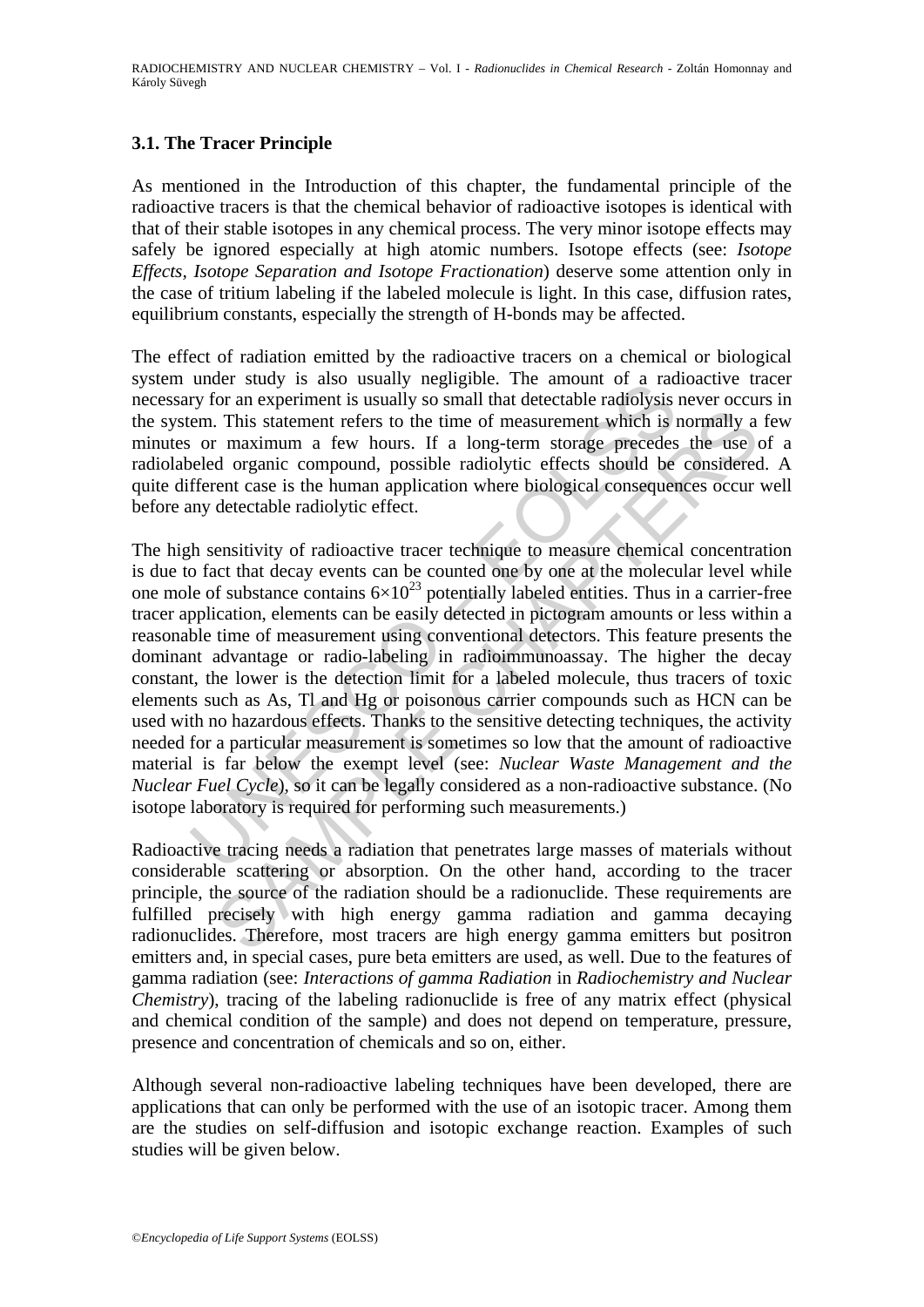The radiotracer method depends on the existence of appropriate tracers. Therefore it cannot be used with some light elements such as He, Li, B, and Ne. Only short-lived radioisotopes are available for N (<sup>13</sup> N, t<sub>1/2</sub>=9.965 min) and O (<sup>15</sup>O, t<sub>1/2</sub>=2.037 min), which also limits the use of the method in these cases.

les are labeled, a smaller group with easy labeling option (e.g., c ring) may be attached to the large molecule without affered all function. This is called conjugation labeling. Sometimes the in ogical function helps accu Radio-labeling does not necessarily mean replacing an atom of a particular element with its radioactive isotope atom (internal labeling). It is also possible that a chemically different radioactive atom replaces the original atom in the molecule (e.g., H is often replaced by  $^{18}$ F). This is called external labeling, and the chemical effect of the external atom should be carefully considered. Especially in biochemical applications, when large molecules are labeled, a smaller group with easy labeling option (e.g., iodine-labeled aromatic ring) may be attached to the large molecule without affecting the key biological function. This is called conjugation labeling. Sometimes the interference with the biological function helps accumulation of the carrier compound in the target tissue (e.g., as fluorine stops metabolic degradation of  $^{18}$ F -deoxy-glucose in a cell).

ing) may be attached to the large molecule without affecting the<br>function. This is called conjugation labeling. Sometimes the interference<br>cal function helps accumulation of the carrier compound in the target ti<br>orine stop It should be mentioned that radio-tracing is also possible in a principally different way: a non-radioactive tracer is used which is made radioactive later by neutron irradiation. This is sometimes safer, especially if a large amount of material is to be labeled for an industrial application. One has to make sure, of course, that the radiation damage causes no problems.



#### **Bibliography**

- - -

Braun T., Tölgyessy J. (1967). *Radiometric titrations*, 168 pp., Akadémiai Kiadó, Budapest. [A small book on radiometric titrations from the "golden era" of the method].

Chard T. (1990). *An introduction to radioimmunoassay and related techniques*, 290 pp., Elsevier, Amsterdam. [It provides just what its title promises].

Choppin G., Liljenzin J-O., Rydberg J. (2002). *Radiochemistry and Nuclear Chemistry, 3rd ed.*, 720 pp., Butterworth-Heinemann (Reed Elsevier), Woburn. [The revised edition of one of the classics of RC&NC. A very good book].

Lieser K.H. (2001). *Nuclear and Radiochemistry: Fundamentals and Applications, 2nd revised ed.*, 462 pp., WILEY-VCH Verlag GmbH, Weinheim. [A comprehensive book on RC&NC with rich variety of applications].